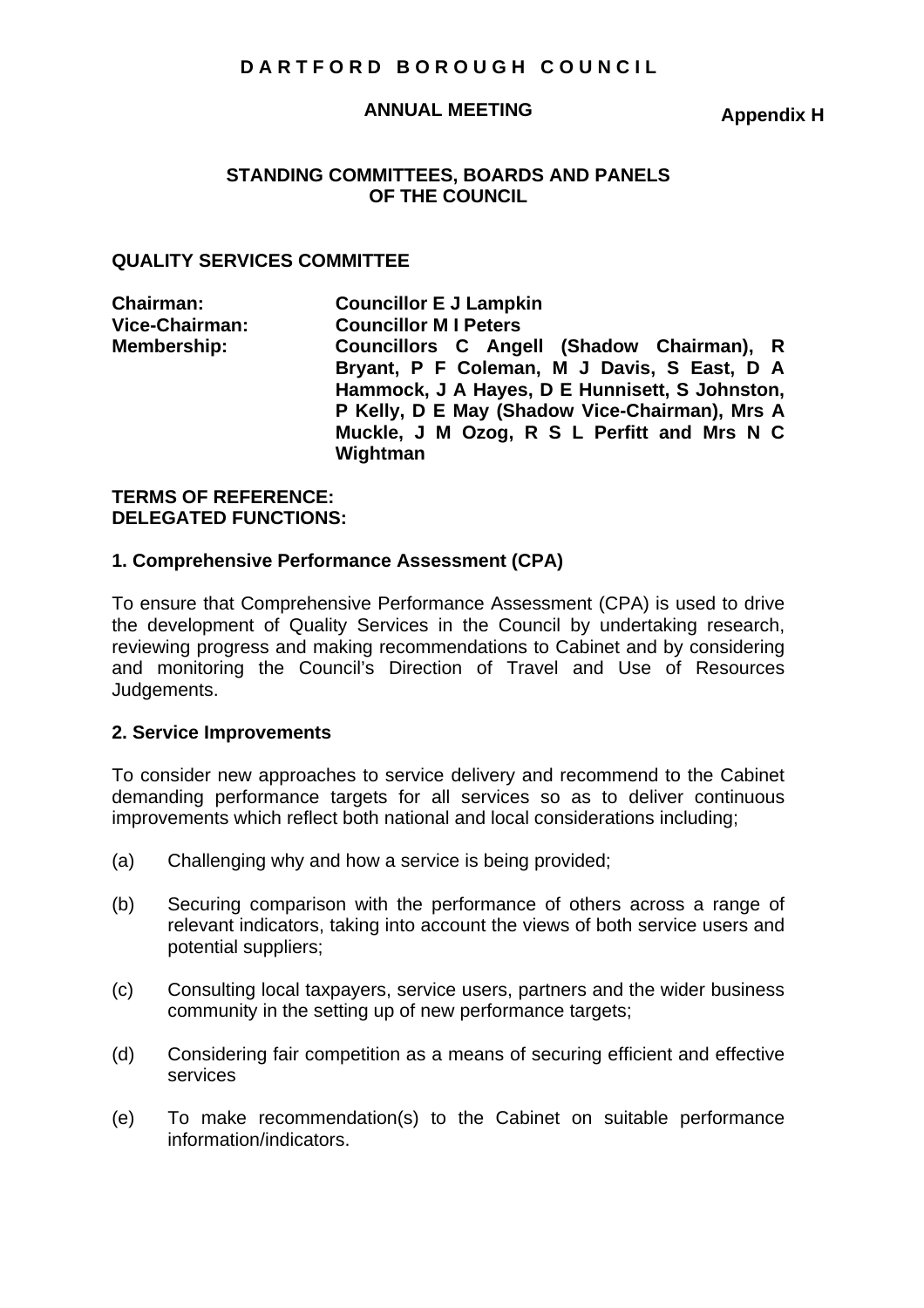# **DARTFORD BOROUGH COUNCIL**

### **ANNUAL MEETING**

### **3. The Overview Function**

- (1) Without prejudice to the role and responsibilities of the Audit Board and the Standards Committee, to review general policies of the Council and to recommend accordingly to the Cabinet on future policy options.
- (2) To seek views from other Committees/Boards in order to obtain a balanced view of the effects of Council policy and Cabinet decisions.
- (3) To hold policy reviews and make recommendations in accordance with the Committee's Protocol to the Cabinet and/or the Council.
- (4) In accordance with the Committee's Protocol to assist the Cabinet and/or the Council in the development of future policies and strategies.
- (5) Where appropriate, and as part of the community consultation process, to seek input from Councillors (including Members of the Cabinet), Officers, Tenants Participation Compact, other interested stakeholders and organisations and by drawing on the knowledge of constituents' views.
- (6) To gather information and make recommendations in accordance with the Committee's Protocol to the Cabinet and/or the Council before policy is implemented as part of the framework for accountable, transparent decision-making.
- (7) To carry out reviews of non-Council matters and as part of the community planning process consult with partner organizations where appropriate and make recommendations to the Cabinet in relation to matters which are not the direct responsibility of the Council, but which nevertheless affect the economic, environmental and social well-being of the Borough.
- NB: Where findings affect the Council's broad policy framework, reports will have to be debated and if appropriate, acted upon by the Council. It is also to be noted that any recommendations which the Committee make to the Cabinet on non-Council matters cannot bind outside bodies.
- (8) To consider and investigate broad policy issues and make reports and recommendations in accordance with the Committee's Protocol to the Cabinet and/or the Council.
- (9) In accordance with the Committee's Protocol to provide advice to the Cabinet and/or the Council on major issues before final decisions are made.
- (10) To receive the views and recommendations of area/joint committees or forums as part of any review which impacts on the Borough.